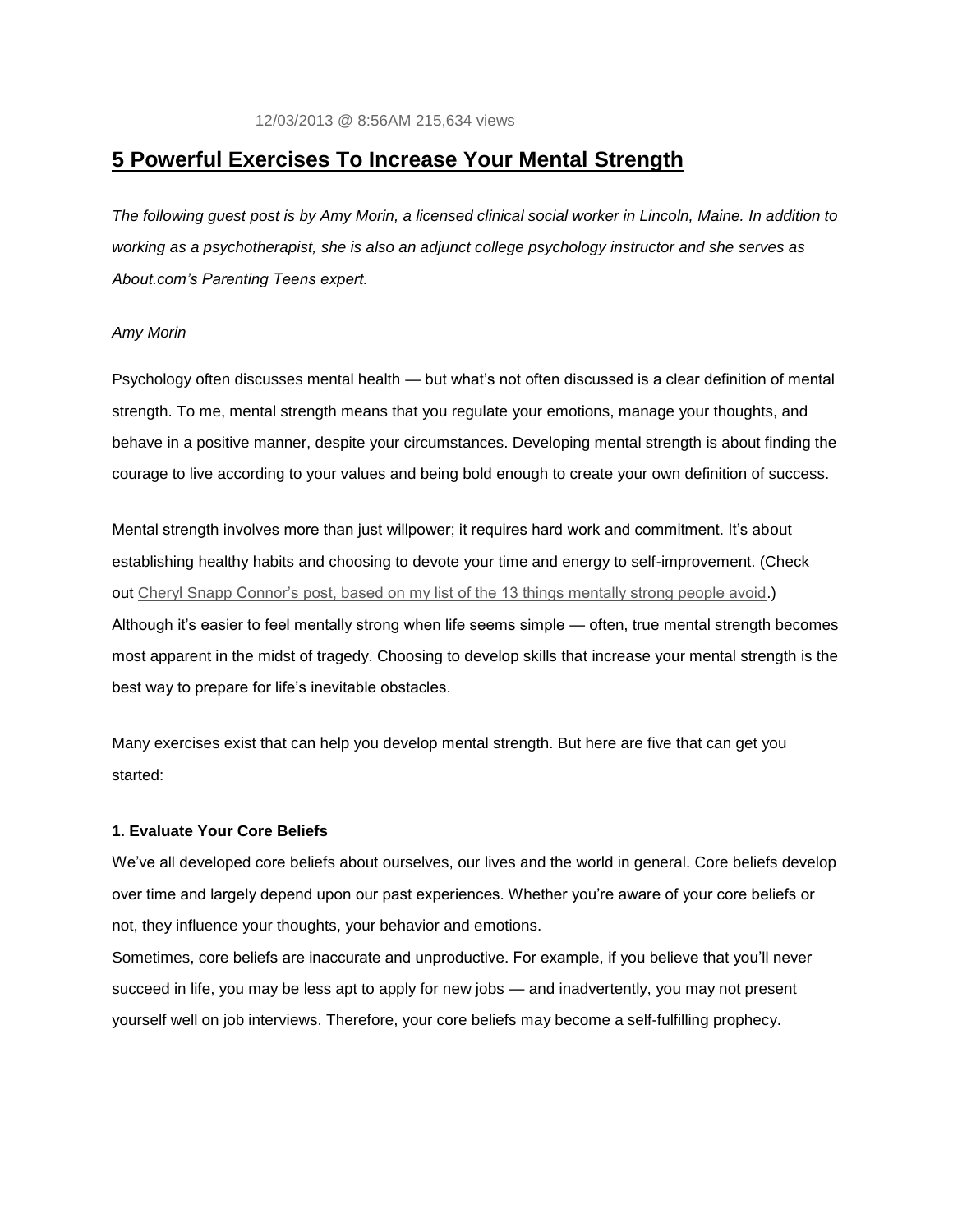Identify and evaluate your core beliefs. Look for beliefs that are black and white, and then find exceptions to the rule. Very few things in life are "always" or "never" true. Modifying core beliefs requires purposeful intention and hard work, but it can change the entire course of your life.

### **2. Expend Your Mental Energy Wisely**

Wasting brain power ruminating about things you can't control drains mental energy quickly. The more you think about negative problems that you can't solve, the less energy you'll have leftover for creative endeavors. For example, sitting and worrying about the weather forecast isn't helpful. If a major storm is headed your way, worrying about it won't prevent it. You can, however, choose to prepare for it. Focus on what is only within your control.

Save your mental energy for productive tasks, such as solving problems or setting goals.When your thoughts aren't productive, make a conscious effort to shift your mental energy to more helpful topics. The more you practice expending your mental energy wisely, the more it will become a habit.

### **3. Replace Negative Thoughts with Productive Thoughts**

Although most of us don't spend time thinking about our thoughts, increasing your awareness of your thinking habits proves useful in building resilience. Exaggerated, negative thoughts, such as, "I can't ever do anything right," hold you back from reaching your full potential. Catch your negative thoughts before they spiral out of control and influence your behavior.

Identify and replace overly negative thoughts with thoughts that are more productive. Productive thoughts don't need to be extremely positive, but should be realistic. A more balanced thought may be, "I have some weaknesses, but I also have plenty of strengths." Changing your thoughts requires constant monitoring, but the process can be instrumental in helping you become your best self.

#### **4. Practice Tolerating Discomfort**

Being mentally strong doesn't mean you don't experience emotions. In fact, mental strength requires you to become acutely aware of your emotions so you can make the best choice about how to respond. Mental strength is about accepting your feelings without being controlled by them.

Mental strength also involves an understanding of when it makes sense to behave contrary to your emotions. For example, if you experience anxiety that prevents you from trying new things or accepting new opportunities, try stepping out of your comfort zone if you want to continue to challenge yourself. Tolerating uncomfortable emotions takes practice, but it becomes easier as your confidence grows.